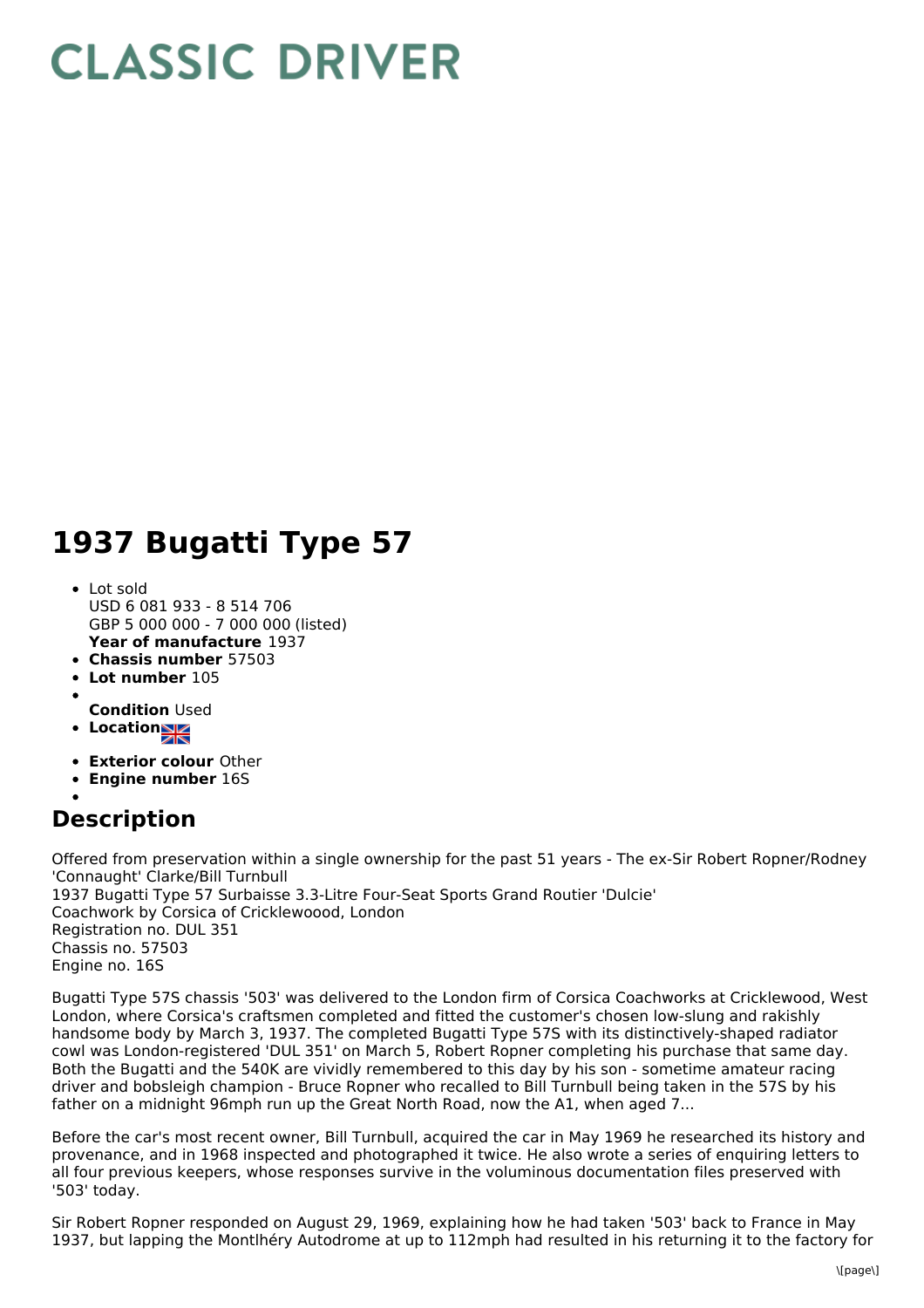engine repairs which were completed free of charge. Robert Ropner affectionately nicknamed the car 'Dulcie' after its 'DUL' registration number, and he continued to run it up to the outbreak of World War 2 in 1939, before laying it up "for the duration".

In 1945 he sold this Bugatti to Rodney Clarke for the believed sum of £1,650. Rodney Clarke was a wellknown motor trading driver of high-performance cars and a partner (with Leonard Potter), in Continental Cars Ltd, based at Send on the A3 road through Surrey, south-west of London. With backing from building magnate Kenneth McAlpine he would create the Connaught motor racing marque manufacturing sportsracing Formula 2 and ultimately Formula 1 cars. In 1955 a works team Connaught driven by young Tony Brooks would become the first British-built postwar winner of a significant Continental Formula 1 Grand Prix race, the Syracuse GP in Sicily.

Recalling his immediately postwar ownership of '503' also by letter in 1969, Rodney Clarke confirmed to Bill Turnbull that he had bought it from Robert Ropner, and after its six wartime years of disuse returned it to running order. Unfortunately, the car had then been damaged in a road accident caused by a lorry suddenly turning across Clarke's path. The impact damaged the right-side front-axle half and engine mounts, and bent both the right-side chassis longeron and radiator grille. Despite such right-corner damage being quite serious, the Corsica body survived unscathed, as did Rodney Clarke apart from "...minor facial cuts".

He began to repair the car but before the work was completed he found a buyer in consulting engineer (and later honorary curator of Newbury Museum) H.H. Coghlan. In an early-1969 letter to Bill Turnbull - during prepurchase discussion - he confirmed that "Clarke had taken the car to pieces to the very last nut and bolt. When I bought it the only thing he had done was the bare chassis frame which had been very well straightened and painted. The chassis and the body (which was not damaged), came here in a van with loads of small pieces".

Mr Coghlan was himself a fine engineer and forensic metallurgist, and he completed '503's repair to running order and returned it to the road in May, 1948. In a subsequent letter published in the Bugatti Owners Club magazine he declared: "The T57S was the first Bugatti which gave me complete satisfaction. As a fast and comfortable sports car it was ideal. Indeed, it was so good that I had no temptation to fiddle with it, and during the five years I ran the car, I never experienced any mechanical trouble". He personally decarbonised its engine after 16,500 miles and had driven some 20,000 miles in the car before selling it in 1953.

Mr Coghlan confirmed that during the rebuild he incorporated gearbox No '37S' and rear axle '37S' into the car, though the gearbox lid is original to '57503' and is stamped '16S'. The former components came from an 'Atalante'-bodied Bugatti Type 57S chassis serial '57573' registered as GPB 2 as featured in the excellent book 'The Bugatti Type 57S' by Julius Kruta and Bernard Simon. That car had been photographed by Louis Klemantaski on Continental Cars' premises at Send around the time of Rodney Clarke's accident in '503', and in August 1987 when Bill Turnbull contacted Clarke's former business partner Leonard Potter for recollections of '503', Mr Potter recalled "I remember driving it at one time when it lost all the gears. What seemed a selector problem turned out to be a broken gearbox mainshaft (or was it layshaft?) which was quite a problem with these cars". Later in the same letter he also speculated that both the gearbox and rear axle might have been damaged in the accident and had been exchanged at Continental Cars for that reason.

Leonard Potter had himself owned the sister Corsica-bodied Bugatti Type 57S '57412' and in another letter (in fact to Bugatti authority Pierre-Yves Laugier) he clarified that he and Clarke had their "own cars" and "the business cars", and did not mix the two...

On May 28, 1948, Mr Coghlan re-registered '503' as 'EMO 207'. His surviving 1948 Registration Document shows '16S' entered as the chassis number and '16S57503' as the engine number. This simple transposition was reportedly to allow him to claim that the car was new, so qualifying for a lower rate of Road Tax... To support his claim, he also stamped '16S' on the top flange of the nearside chassis longeron, using plain sansserif English punches.

On July 14, 1953, by letter, he offered '503' to a Dr K.C.A. Cock, for an "absolute minimum "...of £850", and it was registered to the new owner on July 28, 1953. The car's contemporary 'buff' logbook survives with it, bearing the signatures of Messrs Coghlan, Cock and Turnbull as successive owners.

Dr Kenneth Cock worked for May & Baker, a large Dagenham-based pharmaceutical company. As early as 1968, Bill Turnbull made contact with him, expressing his interest in purchasing the Bugatti. Today, Dr Cock's receipt dates the eventual sale to May 19, 1969, agreed price £1,500. At that time he had covered over 22,000 miles in '503', which was MoT-tested by him for the last time in February 1969. Bill Turnbull drove his new acquisition home from Bishops Stortford to Wolverhampton, some 120 miles.

He then ran the car that summer, visiting friends in Cheltenham and at Prescott Hill Climb, where it was photographed both in the car park and "on the Hill". At Prescott prominent Bugattiste T.A.S.O. Mathieson recognised it as Ropner's car which had been at Corsica Coachworks simultaneously with his own T57S '57491'.

During the 50 years of his ownership Bill Turnbull assiduously researched '503's history, collected spare parts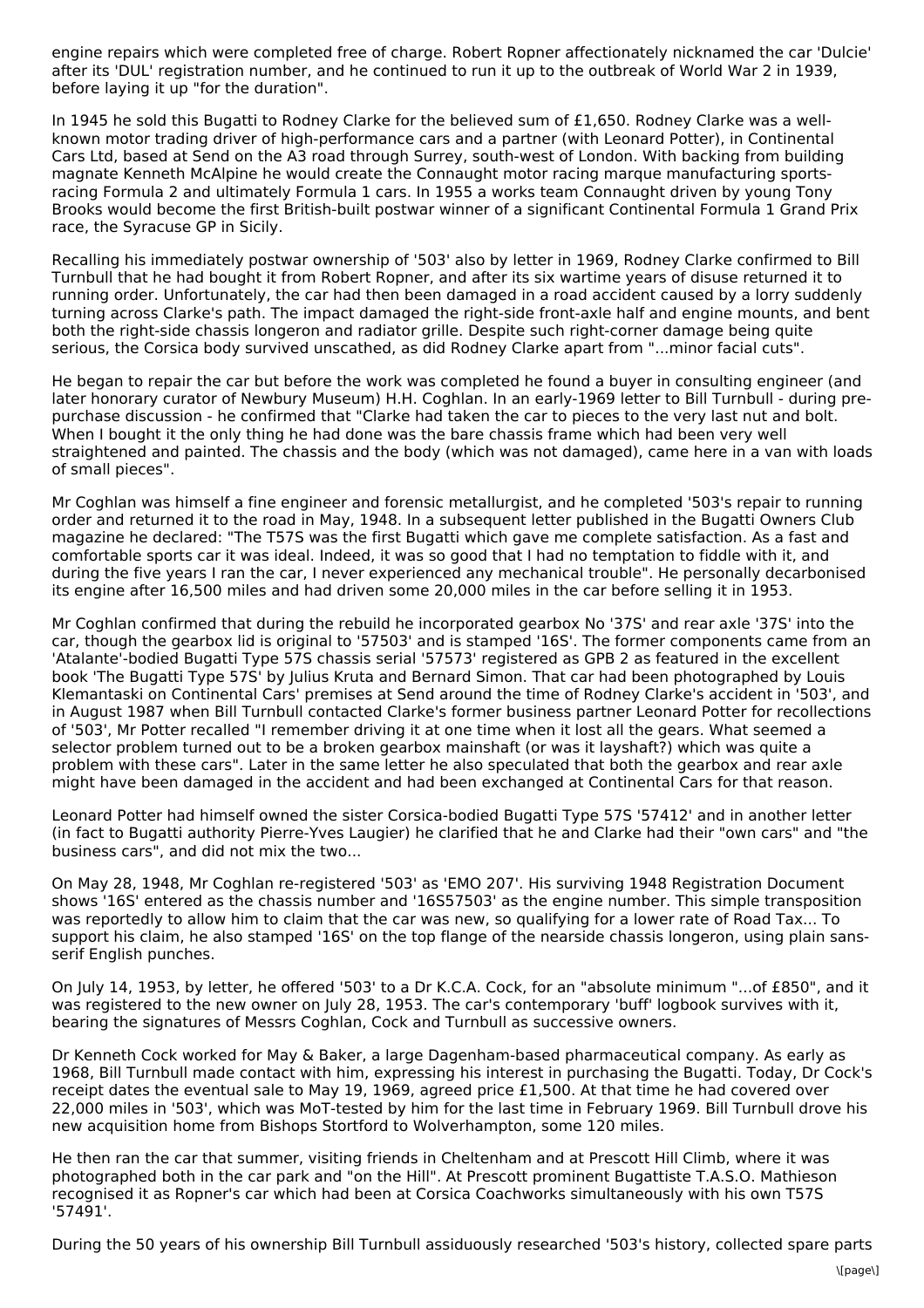and recorded the progress of his own repair and restoration programme, generating the wonderfully comprehensive documentation archive accompanying the car today.

In 2001, the DVLA UK Registration Authority accepted a submission supported by the Bugatti Owners Club that 'EMO 207' and the original 'DUL 351' were indeed the same car and issued a new Registration Document, dated September 2001. Mr Turnbull made further applications in 2016 and 2017 backed by irrefutable evidence of the car's pre-war date of first UK registration and immediate use in Ropner's ownership. The DVLA conceded that the car had indeed been manufactured and used in 1937, and issued a new Registration Document in confirmation, but perversely did not and will not change the date of first UK registration from September 5, 2001.

However, against the overwhelming body of evidence available and the norms of common sense that decision remains a bureaucratic irrelevance., and may yet be overturned... All correspondence with the DVLA and all supporting documentation, including letters from Mr Turnbull's Member of Parliament, are chronologically arranged in the car's accompanying history file.

Overall, the full ownership history of Bugatti Type 57S '57503' is therefore thoroughly well-established and well-understood from 1937 continuously to the present day. Mr Turnbull was its fifth owner. He owned the car for 50 years until his passing in 2019, and he compiled very comprehensive records throughout that period. Despite not having been on the road for decades the car is extremely well known within Bugatti circles. It is described in detail in books devoted solely to the Type 57S written by respected marque historians Julius Kruta and Pierre-Yves Laugier.

While Bill Turnbull was an outstandingly well-qualified hydraulic engineer his wood-working skills were to cabinet-maker standards. Over his 50 years of ownership of '503' this multi-talented man stripped, overhauled and precisely reassembled many of its major components and such complex sub-assemblies as the dry sump oil pumps and steering box, often using special tools which he himself designed and made. Sadly, he did not complete the total re-assembly he had planned. He was ahead of his time in preserving original fabric and finish wherever possible and '503' as offered here carries the most original coach-built Corsica body of any Bugatti, including all leather upholstery trim panels and scuttle tool holders, unmodified. Maker's plates and canvas shielding survive on both sills. The car retains its original body panels, lamp bars, wing struts, spare-wheel mounting, oil tank cover, windscreen, side screens, dashboard, hood frame, door and boot locks and handles, tonneau cover and tonneau bag. The hood is in poor condition but will serve as a pattern. No carpets have been replaced during Mr Turnbull's ownership. The two rear wheels were made to the correct stepped hub pattern by Turino wheels, all others are respoked originals. There are four period aluminium wheel discs. All Bugatti metric threads have been used where original; with all BSW, BSF and BA threads in the British-built body and fittings. The car's streamlining under shields, mentioned in Mr Ropner's letter,also survive.

An earlier modification perhaps made by Dr Cock - to incorporate scuttle vents into the rear of the bonnet side panels was removed by Mr Turnbull in 1992 while the vents themselves are preserved. Notably, Mr Turnbull deployed his wood-working skills to make strong trestles for the chassis and a dedicated stand for the Corsica body which kept it well-supported and 'true' during its long years of separation from the chassis frame. The stand is included in the sale today.

Mr Turnbull made two noteworthy mechanical modifications, enhancing design of '503's differential carrier with improved radii for greater stress resistance and to accommodate large angular-contact drive-shaft bearings. This differential carrier replaced the original assembly about which he often said "...it was not a question of 'if' the original design would break but 'when' it would break". His new design was drawn up and manufactured for him by Brineton Engineering.

For the same reason, Mr Turnbull redesigned and strengthened the central casing of the brake differential cross shaft. The gearbox has been fully rebuilt by Andrew Smith (Mercedes Formula One transmission engineer) using all-new genuine gears bought from the factory by Mr Turnbull. Andrew Smith also rebuilt and balanced the propeller shaft, the twin-plate clutch assembly and the Stromberg UUR2 carburetor.

The rear axle has been reassembled personally by Michael Hope of Brineton Engineering. The front axle was electroless nickel-plated at Nitek (Chesterfield). New kingpins and bushes were made and fitted by Michael Hope. Important work on the engine has been accomplished. The crankshaft has been reground and balanced with the flywheel and clutch by Automotive Services (Northampton) Ltd. The main bearings and big ends were re-metalled by JEL Bearings (York). Precision measuring, machining and hardness testing was carried out by Leek Gears Ltd, and surface hardening by Haucke, Telford. The speedometer and tachometer were overhauled by Chronometric Instrument Services (Nottingham). Drawings were supplied by The Bugatti Trust, with particular thanks due to David Morys. The original seat backs and squabs have been conserved by the Leather Conservation Centre, Northampton. Following Mr Turnbull's passing, the car has benefited from some reassembly for this Sale by specialist Bugatti restorer, Tim Dutton. Completion to running order remains to be completed to the new owner's preferences.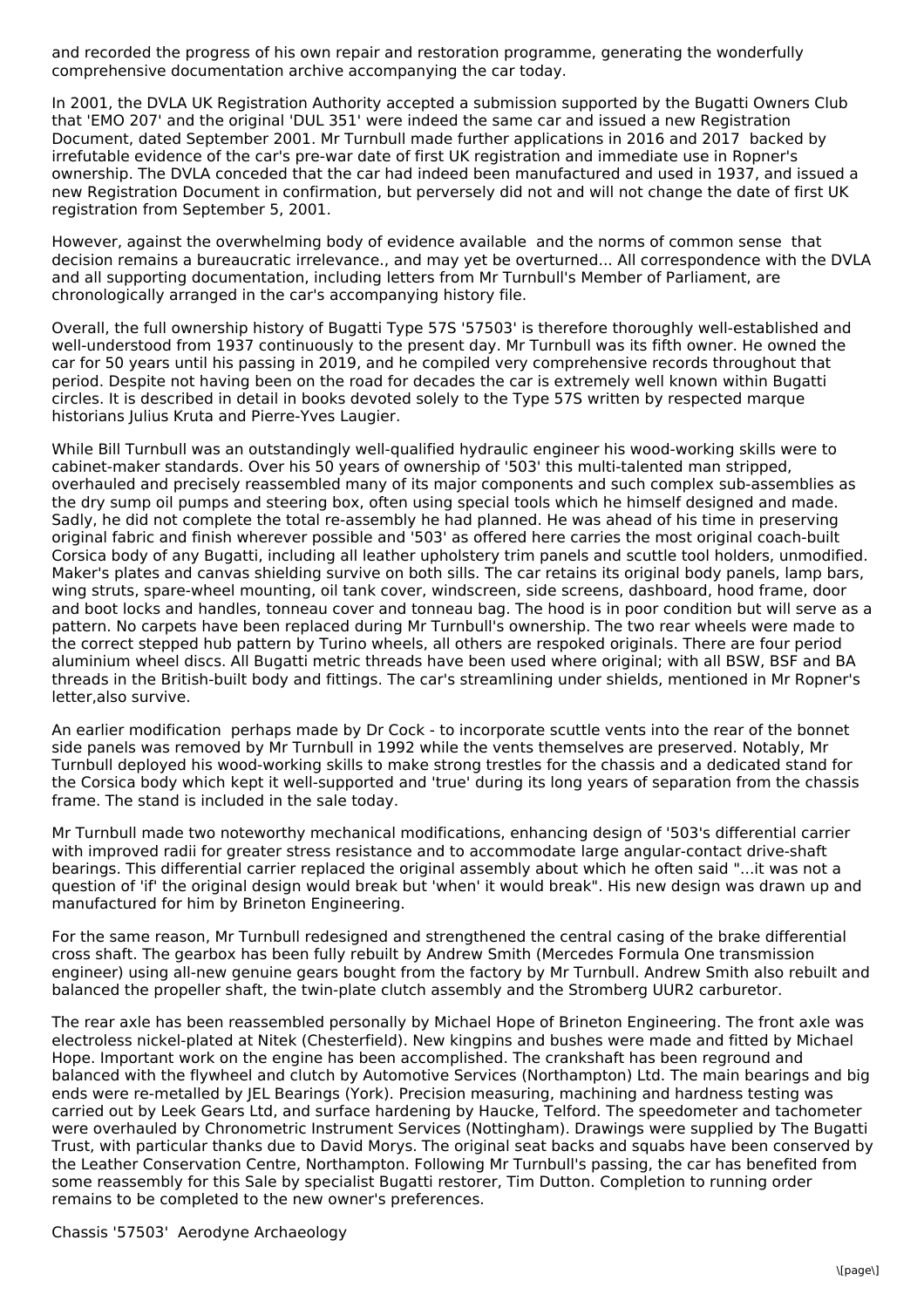Soon after his 1969 appearance in this wonderful Bugatti Type 57S at Prescott hill-climb, Bill Turnbull troubled by a noise from the gearbox - began to investigate the car's entire structure and condition in preparation for a comprehensive rebuild to his painstaking personal standards. In two hand-written notebooks he recorded what he found and work carried out.

Early on, he noticed that '503's chassis frame material is 4mm thick in contrast to the specified standard 57S frame thickness of 3.5mm. He found two numbers stamped on the inner face of the front dumb irons, and rivet holes suggesting that the two channel-section frame cross members had been moved or changed. The footbrake cross-shaft mountings had been moved, while the positions of the engine mounts, steering box and engine/gearbox mounting plate (or bulkhead) had been marked on the top frame flange, using scribed lines, dot punches and 3mm stamped letters. Mr Turnbull recorded and photographed everything.

The series of 27 lightening holes in the chassis, ranging in diameter from 55mm to 110mm puzzled him. Despite meeting with arch Bugatti collector Fritz Schlumpf, he could not find another 57S with such lightening holes. Concluding they were non-original - probably the work of Clarke or Coghlan - he filled them with precision-cut 4mm plates, welded into place. Mr Turnbull's detailed signed statement describing and explaining his investigation into '503's chassis lightening holes is preserved in the car's history file.

But in 2006 he received pictures of a car under restoration - taken in 1974 at Roquebrune, France - for Bugattiste Uwe Hucke. That car is the only known surviving Bugatti Type 57G 'Tank' streamliner, today within the Simeone Collection, in Philadelphia, PA. Its chassis frame had lightening holes apparently identical to those Mr Turnbull had so carefully filled in '503's frame. Corroboration was later found in the August, 1936, edition of 'Motor Sport' magazine the French Grand Prix sports car race report describes how: "...Bugatti had entered three cars....... The chassis was the recently introduced Type 57S, beautifully drilled and lightened, and with the rear axle passing through the side members".

After further research into the Type 57G 'Tank' works-team cars, Bill Turnbull became convinced that his chassis had begun life as the basis of one of them, with only its subsidiary cross-members uniting the two distinctively-designed main longerons having been changed for 57S re-use. Consequently, he had 26 of the main-longeron lightening holes accurately re-cut, but deliberately left one of his welded discs in position, for the record.

Meanwhile, Bugatti authority Julius Kruta had examined stampings on the chassis' front dumb-iron forging comprising a figure '1', over-stamped '8'. He concluded that the assembly had been a frame number '1' before being re-used as Type 57S frame number '8'. Pierre-Yves Laugier also pointed out a matching No '8' stamped in the centre of the frame's rear tubular cross-member.

In fact Bugatti customarily broke up and re-used cars and their components as standard business practise. In October 2019 the two leading British marque experts, David Sewell and Mark Morris, were commissioned to examine the chassis and review all available factory records and documentary evidence. They concluded that the side frames of '57503' had indeed been marked-out in the Bugatti Competitions Department and possibly underpinned the works-team Type 57G which wore race No '82' in the 1936 French Grand Prix run at Montlhéry on 28 June 1936, and No '14' in the Grand Prix de La Marne at Reims-Gueux, driven on both occasions by Robert Benoist. They believe this was also the aerodynamic-bodied 'Tank' last seen and photographed at the October, 1936 Paris Salon exhibition. That car is then presumed to have been dismantled, and the main longerons of its valuable lightweight chassis frame re-united by production-style cross-members then re-used for sale in '57503' as had been ordered via Sorel and Jack Barclay Ltd for their enthusiastic new British client, Robert Ropner.

Fellow British Bugatti authority Max Tomlinson author of the impressively- researched book 'Bugatti Type 57 Grand Prix A Celebration' (Published by Veloce 2015) having studied the chassis, concurs, expressing certainty that the frame main members are from "...plainly one of the 1936 team car chassis".

The detailed reports upon '503' compiled by independent experts Laugier, Sewell and Morris - confirming this uniquely important Bugatti's startling qualities - are of course available for inspection. Bugatti Type 57 authority Pierre-Yves Laugier agrees upon frame member re-use, but feels they are more likely to have come from the prototype Type 57G which began three days of high speed and endurance testing at Montlhéry on 7 June. His research found that the car was damaged in further testing on 15 June but had been repaired by 23 June. Both possibilities remain open but such initial use in a works Type 57G 'Tank' is mutually agreed. This is what makes '503' as offered here so uniquely important within the world's treasury of surviving Bugattis.

Crucially, while '57503' as offered here sports the last known surviving unrestored Type 57S Corsica coachwork preserved and conserved since new in 1937 its intrinsic being, its chassis frame, has ex-worksteam Bugatti racing history.

It would at that time have been clad in the magnificent and influential Type 57G wheel-enclosing aerodynamic body form as conceived perhaps jointly by Bugatti design draughtsman (since 1931) Antonio Pichetto and Jean Bugatti himself and it could well have been subjected to the control inputs around Montlhéry or the Reims-Gueux circuit of such legendary racing drivers as the veteran Robert Benoist and 'The Kid' Jean-Pierre Wimille both of them renowned as the standard-setting uncrowned World Champions of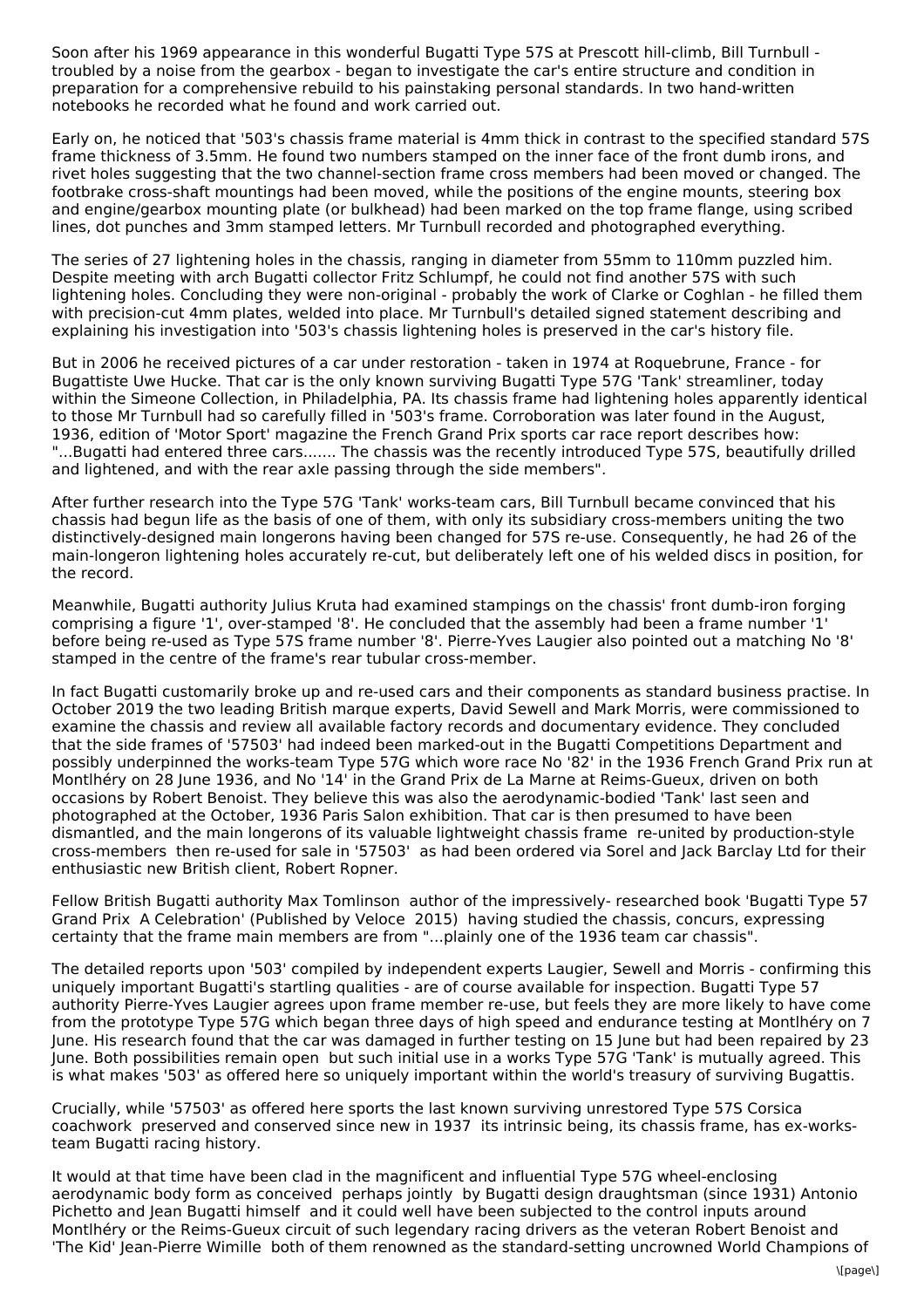their respective eras - Benoist in the 1920s, Wimille reaching full stature as the race-driving standard-setter of the late-1940s.

And both furthermore were wartime heroes of the French resistance, active maquisards for which Benoist paid with his life...while Wimille survived, only to die in a motor racing practice-period accident in Buenos Aires in 1949.

Truly, this mouth-watering Bugatti Type 57S simply radiates history. Its tremendous level of originality conveys a time machine quality, while its under-pinning structure embodies resolution of a long-lasting Bugatti mystery. Plainly, it offers a new owner double-edged opportunity both as the long-preserved ex-Robert Ropner/Rodney Clarke/Bill Turnbull Corsica-bodied Type 57S and (after what has been described as potentially "a day's body exchange") as an evocation of only the second of those wonderful Bugatti Type 57G 'Buck Rogers or Flash Gordon rocket ships' to have come down to us.

Just one decisive bid, and this uniquely important Bugatti serial '57503' will be yours...

William Stuart 'Bill' Turnbull - a most remarkable owner

Bill Turnbull long term owner of this magnificent Bugatti Type 57S was a New Zealander born after his twin brother, Bob, on August 20, 1930. In later life a stroke left Bill with double vision and wearing an eye patch to compensate.

Bill earned a BEng degree from Canterbury College and the University of New Zealand and became an extremely sought after engineer blessed with innate talents across a broad range of associate practical capabilities, including machining, general metal-working, clock repairing and even wood working to cabinet maker standards, a skill he used restoring antique furniture as a hobby. Amongst other broad interests he counted antique porcelain, regional architecture and travel.

He and twin brother Bob shared the same lifelong deep interest and involvement with veteran cars and driving. At sixteen years of age they were given a Dunedin registered 1904 Humberette. Aged 22 the Turnbull brothers took the Humber for an adventurous 240-mile drive, which they completed in 19 hours.

Still in their 20s, Bill Turnbull bought his 1913 Panhard et Levassor X19, which he owned for 65 years, and Bob a 1907 Sizaire et Naudin. Many years later Bill befriended Maurice Sizaire himself and a file of correspondence between them survives in the family archive, plus photographs taken by Bill when he visited the renowned French motor manufacturer at his home. Subsequently while he fulfilled a long-held ambition by acquiring the Bugatti Type 57S with Corsica body now offered here, brother Bob in New Zealand owned and restored an open Gangloff-bodied Type 57 which he had bought in 1958.

Having gained experience in engineering and foundry work from 1955-60, Bill Turnbull moved to England where he joined Dowty Hydraulic Units Ltd in Cheltenham as a draughtsman and later designer. He was not only very proud of his Scottish heritage but was also a proud citizen of both his home and adopted countries. In 1967 he was offered a post as Senior Designer at Bristol Siddeley Engines Ltd, to work on the Concorde supersonic airliner project. Instead he chose to join Rubery Owen, the major motor-industry component supplier which owned, amongst other enterprises, the BRM Formula 1 team. His work for them at Darlaston saw him responsible to the Chief Designer, eventually assuming that position 1974-81. He also became a sought-after and popular - lecturer to service schools, and in 1982 took the position of Chief Designer at Kontak Manufacturing in Grantham, Lincolnshire, before in 1986 joining JCB and becoming Chief Engineer of its Hydrapower Division until retirement at age 65.

Having also owned a Bugatti Type 23 'Brescia', his favourite everyday car in the UK was a 1960 Alfa Romeo Giulietta Sprint saloon which he bought in 1963 and kept for 13 years while his last road car was a 2001 Volkswagen Bora Sport. As owner of the 1913 Panhard et Levassor X19, he was always amused by the fact that his wife, Jean, drove a Fiat X/19 "...confusing at insurance renewal".

This engaging, painstaking, immensely competent, hugely experienced and much-loved - engineer always enjoyed cars. He adored his Bugatti throughout his 50-year ownership of it, and he worked incessantly to the highest standards to achieve 'the perfect' programme of restoration and conservation that he truly so nearly completed.

## SIR ROBERT ROPNER

Over many years BONHAMS has found that the vast majority of first owners of charismatic cars have themselves been charismatic personalities.

The first owner of Bugatti Type 57S '57503' now offered here, Sir Robert Ropner, in a letter to Bill Turnbull dated August 29, 1969, recalled how: "A friend of mine and I took the car over to Montlhéry, not taking part in any race but just for fun. After one or two laps at about 100mph I put the windscreen down and prepared to try and find out really how fast it was. I got up to about 112mph when the engine disintegrated in a big way, at least one piston having virtually melted. As a result of this I have been told that I am the only person who has ever had a virtually new free engine from Bugatti!!".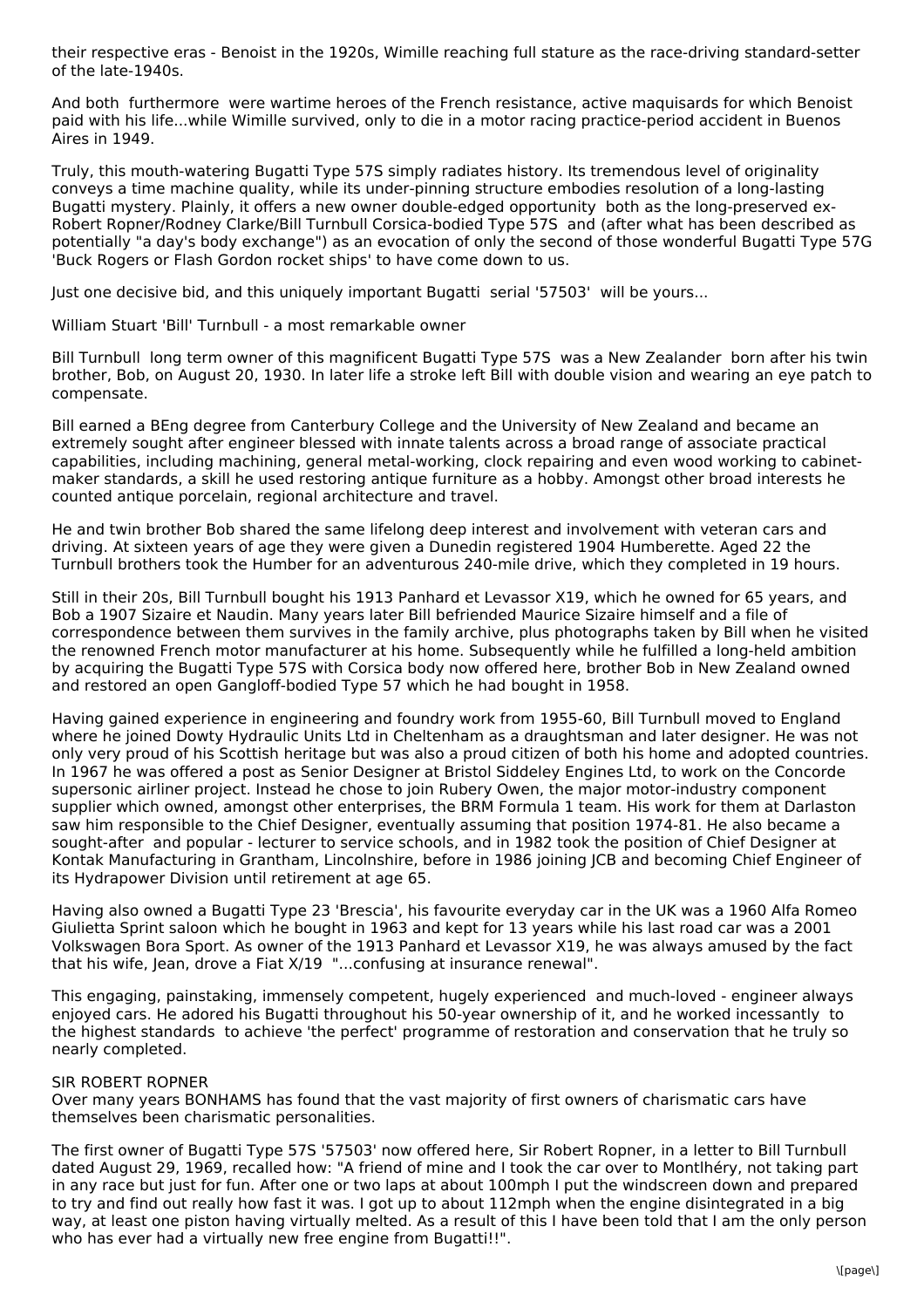He continued: "I again did a tour of the South of France in July and August 1938. The car was always difficult to start in the cold winter months in England, but went well in the warmth of the South of France". Modification to the Ki-Gass system, with two extra jets, apparently cured that early cold-start problem.

Sir Robert Desmond Ropner (born July 2, 1908 - died August 31, 1977) was the fourth son (and fifth child) of shipping-line magnate William Ropner. He was educated at Harrow and graduated from Clare College, Cambridge, in 1930 with a BA degree. During World War 2 he served as a Captain in the Royal Artillery, then worked postwar as a director of the family Ropner shipping line and associated companies. In 1958-59 he served as Chairman of the General Council of British Shipping and was knighted becoming Sir Robert in 1959.

He was a lifelong performance car enthusiast and driver, owning amongst others a Mercedes-Benz 540K followed by the Bugatti 57S, and later C-Type, D-Type and 'Lightweight' E-Type Jaguars. One of his business directorships in later life was of Croft Autodrome racing circuit in his native county of Yorkshire. In fact he came from a motoring family. His father, William Ropner, had been a keen motorist from as early as 1902 when he bought his first car, a 10/12hp Gladiator, followed by a series of splendid Napiers, then Rolls-Royces.

Sir Robert's oldest brother by 13 years - was Sir Leonard Ropner (born February 26, 1895 died October 12, 1977) who served in the Royal Artillery during World War 1, winning the Military Cross for gallantry in 1918, and postwar became Member of Parliament, first for Sedgefield, Durham, and later for 33 years for Barkston Ash. In between Parliamentary and business commitments he began racing motor at Brooklands, from 1923- 26 achieving considerable track and hill-climb success in his Vauxhall 30/98, 'Silver Arrow' much to younger brother Robert's admiring delight. A Brooklands Junior Car Club badge was always carried on Robert Ropner's Bugatti lamp bar, as on '503', of course, today.

While Robert Ropner went on to commission his Corsica-bodied Bugatti Type 57S as now offered here for 1937, and would derive tremendous enjoyment from driving it for thousands of enthusiastic road miles, his son Bruce would also "catch the car bug" and he continued the long Ropner family motoring tradition by becoming a well-known competitor within the British motor racing club scene through the 1960s, most particularly behind the wheel of AC Cobra and Jaguar E-Type cars, and he also became British two-man bobsleigh champion and a very influential figure within that sport.

Bugatti Type 57S '57503' really does have fine connections, and a fine pedigree, behind it.

SPEED WITH STYLE THE BUGATTI TYPE 57G 'TANK' WORLD RECORDS - 1936

After its victories in the 1936 French and Marne GPs, the Bugatti factory team prepared the Type 57G 'Tank' streamliner which became known as 'the Wimille car' to attack official AIACR International Class C World Speed Records at the Montlhéry Autodrome. Three runs were made, with Jean-Pierre Wimille, Robert Benoist, 'Williams' (William Grover-Williams) and Pierre Veyron sharing the driving. Their task was eased by the aerodynamic body's efficient airflow enhancing both speed and fuel efficiency the latter minimising refueling stops.

The results were outstanding, underlining the extraordinary contemporary capability of these works team cars, including the sister machine based upon what in 1937 became the chassis frame under-pinning Robert Ropner's '57503' now offered here by BONHAMS.

Pounding around the high-banked Autodrome speed bowl with its unprotected top lip, illuminated at night just by flickering paraffin lamps, the Bugatti Type 57G's capabilities were amply demonstrated by setting the following new AIACR World Speed records:

September 26, 1936 driver Benoist 1-Hour at 217.9km/h (135.34mph).

October 10, 1936 drivers Benoist and Veyron 200 miles at average 205.55km/h - 127.73mph 500kms at average 201.95km/h - 125.49mph 500 miles at average 204.22km/h - 126.9mph 1,000kms at average 203.25km/h - 126.3mph 3-Hours at average 202.75km/h - 125.99mph 6-hours at average 204.38km/h 127.0mph

November 19-20, 1936 drivers Wimille, 'Williams' and Veyron 1,000 miles at average 199.07km/h 123.7mph 2,000kms at average 196.65km/h 122.2mph 2,000 miles at average 199.23km/h 123.8mph 3,000kms at average 199.07km/h 123.7mph 4,000kms at average 200.52km/h 124.6mph 12-hours at average 198.26km/h 123.2mph 24-hours at average 199.44km/h 123.93mph